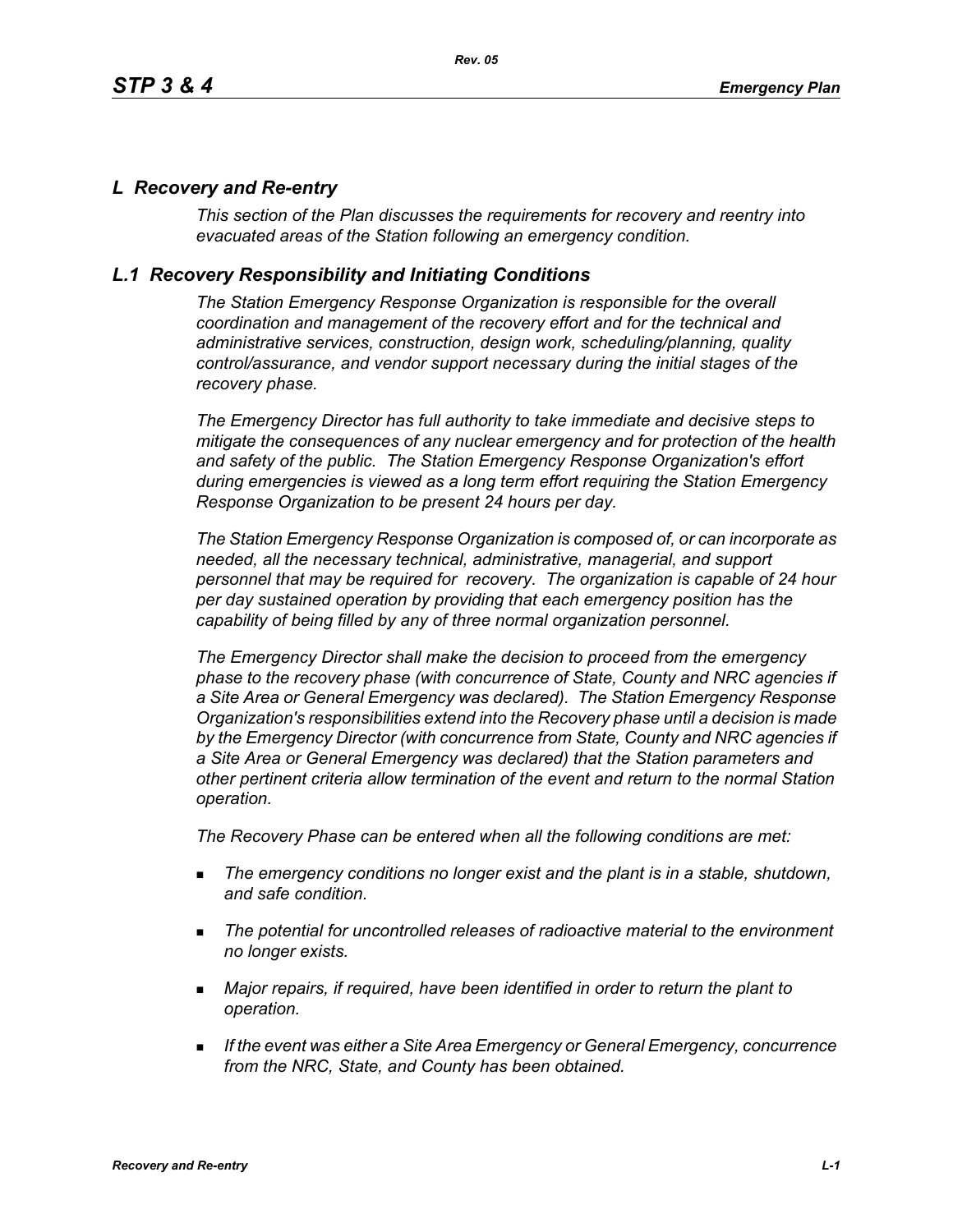# *L.2 Recovery Conduct*

*Accounting for the particular situation, the Recovery phase will be conducted to restore the Station to normal operating conditions. Some emergency classifications (i.e., Unusual Event, Alert) may require only brief or no recovery actions where more severe classifications (i.e., Site Area Emergency, General Emergency) may necessitate complex recovery actions.*

#### *L.3 Recovery Phase*

*In general, the Recovery phase will consist of:*

- *Logical evaluation of the cause and effect of the emergency;*
- *Planning necessary activities to place the Station in a configuration ready for restart;*
- *Analysis of the exposures to Station personnel;*
- *Analysis of effluent, and environmental data to quantify offsite consequences, if any;*
- *Assembly of the Recovery Organization needed to expediently implement recovery; and,*
- *Implementation of radiological controls for reentry into affected areas by posting radiation, contamination, and airborne radioactive material warning signs and entry requirements and stay times based on current surveys.*

# *L.4 Recovery ALARA Philosophy*

*During Recovery, actions will be taken to maintain the Station exposures As Low As Reasonably Achievable (ALARA) in keeping with current management philosophy. Access to affected areas will be in accordance with Title 10 Code of Federal Regulations Part 20 and Environmental Protection Agency 400-R-92-001, Manual of Protective Action Guides and Protective Actions For Nuclear Incidents. All emergency worker exposures will be completely documented. Controlled areas will be posted with contamination, radiation and airborne levels based on current surveys. Stay times will be calculated for each unknown or high radiation area. Offsite population dose will be calculated by processing thermoluminescent dosimeters located in the Station 10-mile Emergency Planning Zone and using radiological dose assessment/projection models in accordance with procedure 0ERP01-ZV-TP01, Offsite Dose Calculations.*

#### *L.5 Recovery Initiation*

*Decisions to relax protective actions for the public will be made by the appropriate State authorities. The Emergency Director will notify the State Disaster District Sub-2C in Pierce or the State Operations Center in Austin, Matagorda County Emergency Management, and the Nuclear Regulatory Commission when the Station is returned to a safe condition and request that recovery actions be initiated as necessary.*